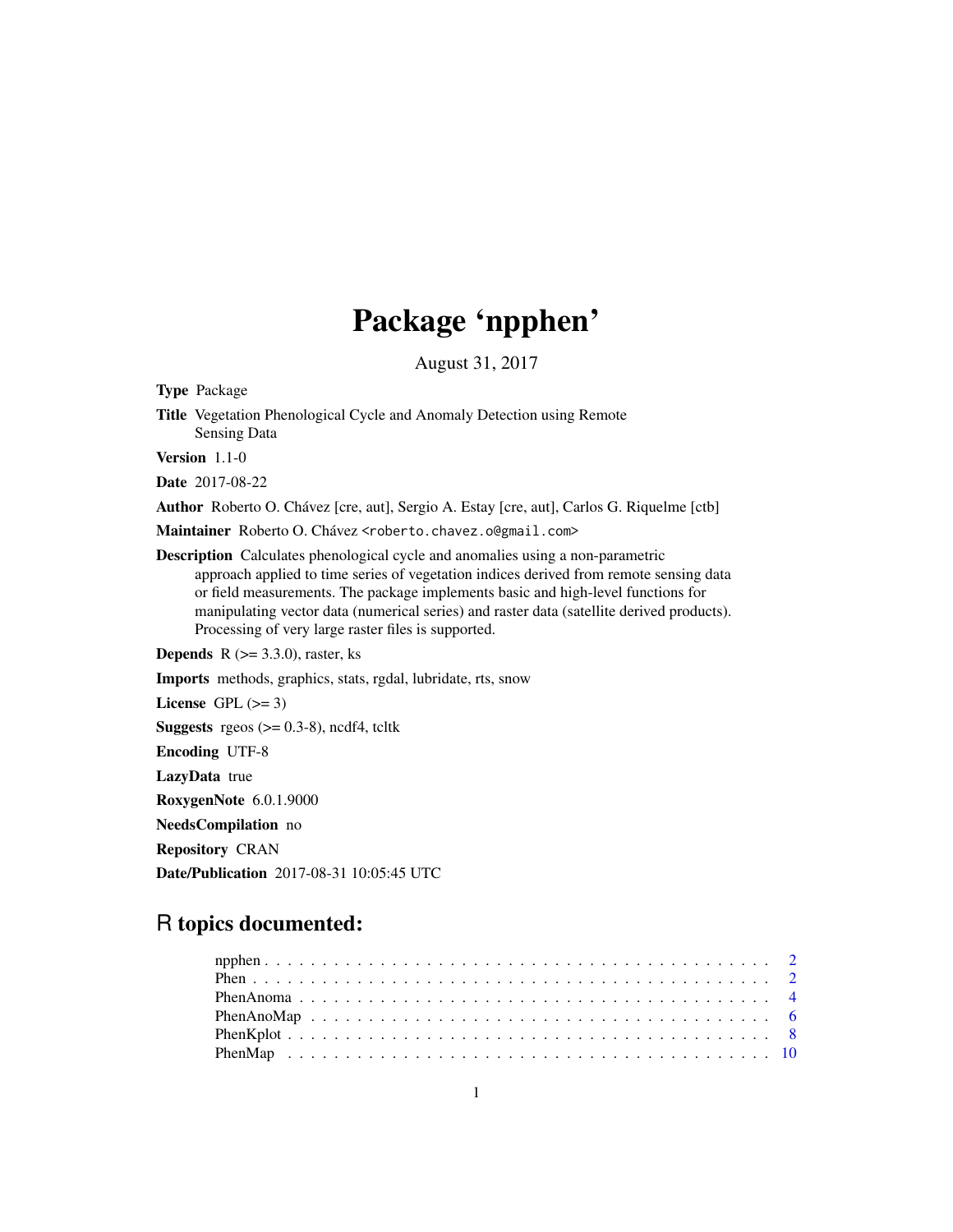#### **Index** [13](#page-12-0)

npphen *npphen*

#### Description

The functions in this package estimate the expected annual phenological cycle from time series or raster stack of vegetation (greenness) indexes. The algorithm to estimate the annual phenological cycle (used by the functions in npphen) uses a bivariate kernel density estimator in the index-time space. In this space, the x-axis corresponds to days of the growing season (1-365) and the y-axis to the vegetation index values, which range's values are set using the rge argument (see each function's vignette for details). The expected value of the index for each day of the growing season (the expected phenology) is approximated by the maximum value of the kernel at that day. Anomalies are calculated as deviations from the expected values at given days. The package implements basic and high-level functions for manipulating vector data (numerical series) and raster data (satellite derived products). Processing of very large raster files is supported. For methodological details of kernel density estimation see Wand & Jones (1994).

#### Author(s)

Roberto O. Chávez <roberto.chavez.o@gmail.com> Sergio A. Estay <sergio.estay@uach.cl> Carlos G. Riquelme <carlosriquelmemv@gmail.com>

#### References

Wand, M.P. & Jones, M.C. (1994) Kernel smoothing. Crc Press.

#### See Also

[Phen](#page-1-1), [PhenMap](#page-9-1), [PhenAnoma](#page-3-1), [PhenAnoMap](#page-5-1), [PhenKplot](#page-7-1)

<span id="page-1-1"></span>Phen *Phen*

#### **Description**

Estimates the annual phenological cycle from a time series of vegetation greenness.

#### Usage

Phen(x, dates, h, nGS, rge)

<span id="page-1-0"></span> $2 \times 2$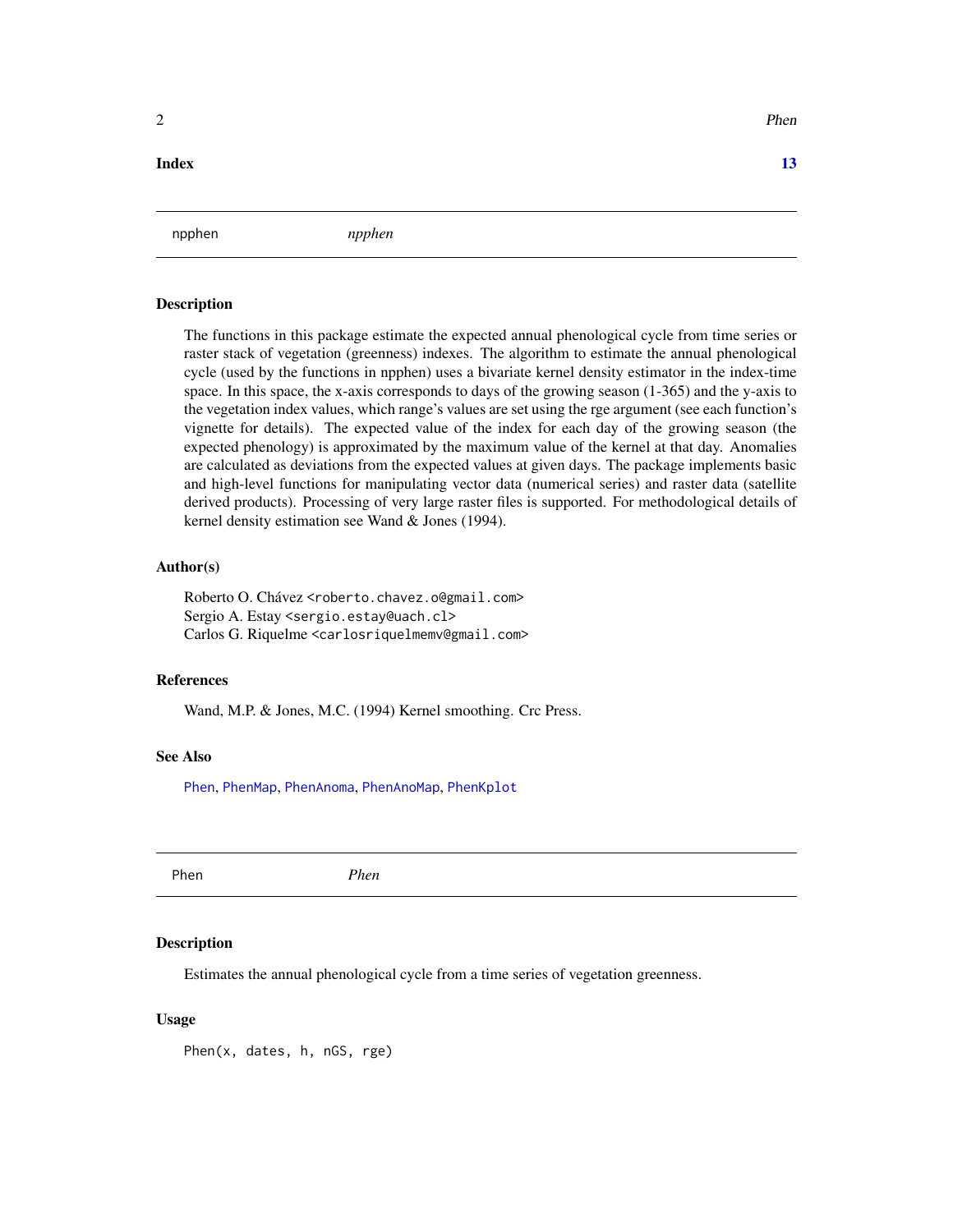#### <span id="page-2-0"></span>Phen 3

#### Arguments

| $\mathsf{x}$ | Numeric vector with greenness values                                                                                                                                                                                                                                   |
|--------------|------------------------------------------------------------------------------------------------------------------------------------------------------------------------------------------------------------------------------------------------------------------------|
| dates        | Vector with dates at which the greenness values were recorded                                                                                                                                                                                                          |
| h            | Numeric. Indicates the geographic hemisphere to define the starting date of the<br>growing season. h=1 if the vegetation is in the Northern Hemisphere (season<br>starting at January 1st), $h=2$ if it is in the Southern Hemisphere (season starting<br>at July 1st) |
| nGS          | Numeric. Number of greenness values within a single growing season. For<br>example, nGS=23 for MODIS Vegetation Index 16-days composites                                                                                                                               |
| rge          | A vector containing minimum and maximum values of the response variable<br>used in the analysis. We suggest the use of theoretically based limits. For ex-<br>ample in the case of MODIS NDVI or EVI, it ranges from 0 to 10,000, so rge<br>$= c(0, 10000)$            |

#### Details

Derives the annual phenological cycle for a standard growing season using a numeric vector of vegetation canopy greenness values (e.g. Leaf Area Index, LAI) or satellite based greenness proxies such as the Normalized Difference Vegetation Index (NDVI) or Enhanced Vegetation Index (EVI). A vector with dates for the greenness values is also required.

#### Value

A numeric vector of length = nGS, where each value represents the expected greeness at that date

#### See Also

#### [PhenMap](#page-9-1)

#### Examples

```
library(rts)
library(lubridate)
## Testing North Hemisphere data. Raster data from Slovenia (EVI index), h=1 ##
# Load data
sl.path<-system.file("extdata/HN_slovenia",package="npphen")
sl_rasters<-list.files(path=sl.path, pattern=glob2rx("slovenia*.tif"), full.names=TRUE)
Slovenia_rasters<-stack(sl_rasters)
sl_dates<-read.csv(system.file("extdata/date_tables/Slovenia_dates.csv", package="npphen"))
Slovenia_dates <- as.Date(sl_dates$date, format='%d/%m/%Y')
# Generate a Raster time series using a raster stack and a date database from Slovenia
sl_ts<-rts(Slovenia_rasters,Slovenia_dates)
```
# Obtain data from a particular pixel generating a time series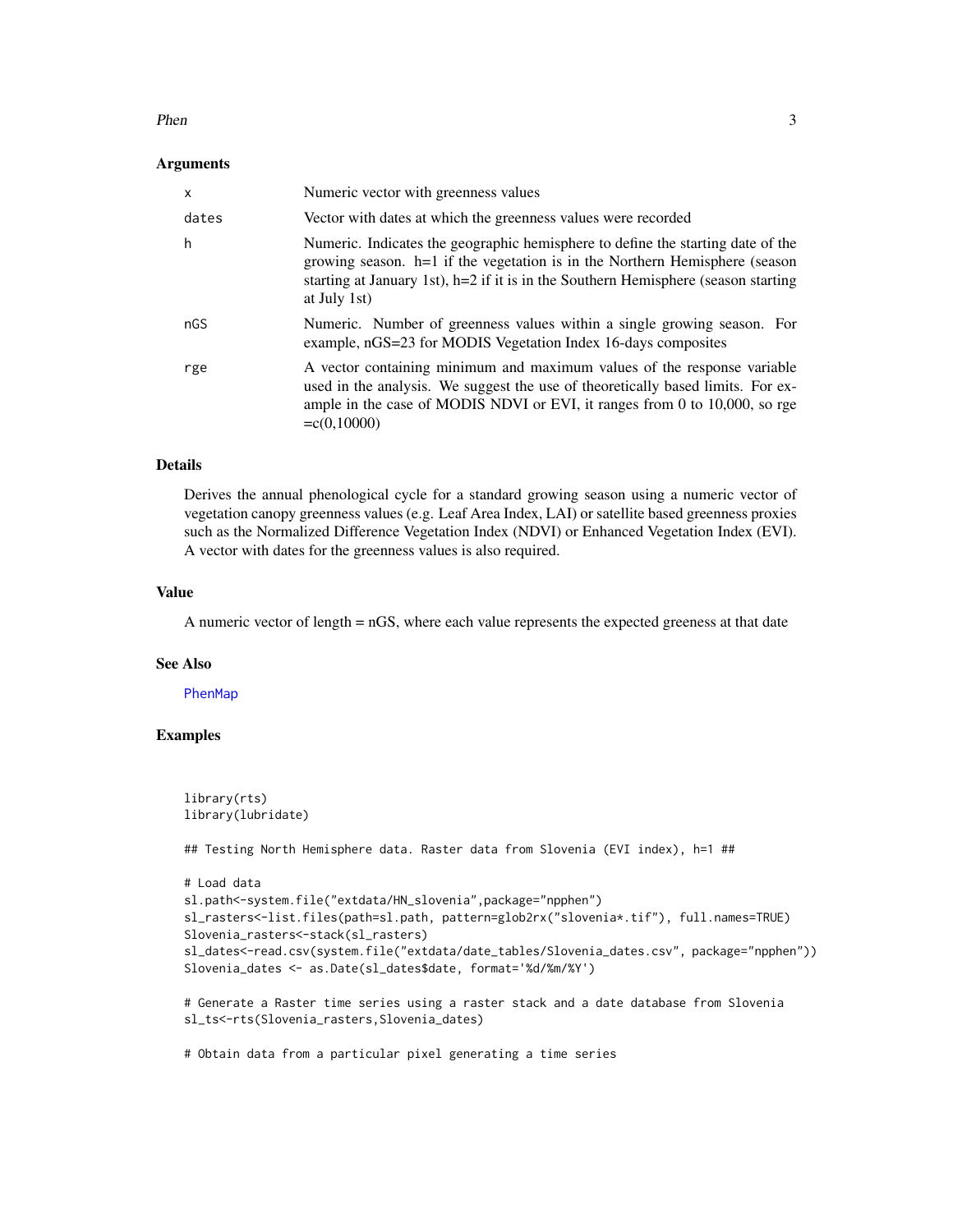```
sl_pixel<-cellFromXY(sl_ts,c(474368,5096979))
sl_pixelts<-extract(sl_ts,sl_pixel)
plot(sl_pixelts)
# Phenology for the given pixel
Phen(x=as.vector(sl_pixelts),dates=Slovenia_dates,h=1,nGS=23,rge=c(0,10000))
## Testing South Hemisphere data. Raster data from Chile (EVI index), h=2 ##
# Load data
ay.path<-system.file("extdata/HS_aysen",package="npphen")
ayrasters<-list.files(path=ay.path, pattern=glob2rx("aysen*.tif"), full.names=TRUE)
Aysen_rasters<-stack(ayrasters)
ay_dates<-read.csv(system.file("extdata/date_tables/Aysen_dates.csv", package="npphen"))
Aysen_dates <- as.Date(ay_dates$date, format='%d/%m/%Y')
# Generate a Raster time series using a raster stack and a date database from Aysen
ay_ts<-rts(Aysen_rasters,Aysen_dates)
# Obtain data from a particular pixel generating a time series
ay_pixel<-cellFromXY(ay_ts,c(228373,4806975))
ay_pixelts<-extract(ay_ts,ay_pixel)
plot(ay_pixelts)
# Phenology for the given pixel
Phen(x=as.vector(ay_pixelts),dates=Aysen_dates,h=2,nGS=23,rge=c(0,10000))
```
<span id="page-3-1"></span>PhenAnoma *PhenAnoma*

#### Description

Calculates anomalies with respect to the regular phenological cycle using time series (numeric vector) of vegetation greenness.

#### Usage

```
PhenAnoma(x, dates, h, refp, anop, rge)
```
#### Arguments

| x     | Numeric vector with greenness values                                                                                                                                                                                                                                     |
|-------|--------------------------------------------------------------------------------------------------------------------------------------------------------------------------------------------------------------------------------------------------------------------------|
| dates | Vector with dates at which the greenness values were recorded                                                                                                                                                                                                            |
| h     | Numeric. Indicates the geographic hemisphere to define the starting date of the<br>growing season. $h=1$ if the vegetation is in the Northern Hemisphere (season<br>starting at January 1st), $h=2$ if it is in the Southern Hemisphere (season starting<br>at July 1st) |

<span id="page-3-0"></span>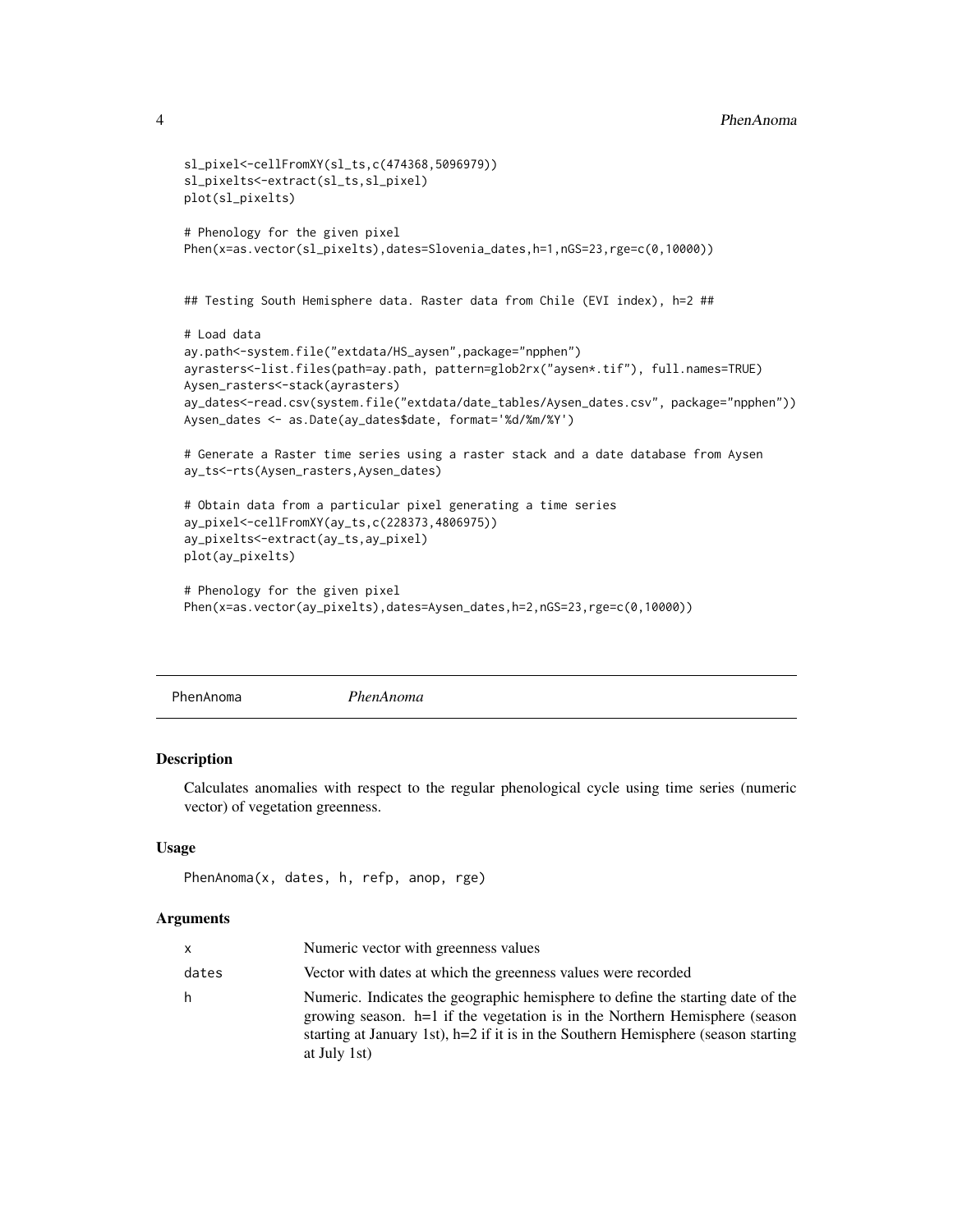#### <span id="page-4-0"></span>PhenAnoma 5

| refp | Numeric vector with the correlative number of dates to be used as reference<br>period. For example, refp=c(1:393) for MODIS Vegetation Index 16-days com-<br>posites $(18/02/2000 - 06/06/2017)$                                                                                         |
|------|------------------------------------------------------------------------------------------------------------------------------------------------------------------------------------------------------------------------------------------------------------------------------------------|
| anop | Numeric vector with the correlative number of dates for the period in which the<br>anomalies will be calculated. For example $refp=c(21:43)$ for the first complete<br>year for MODIS Vegetation Index 16-days composites $(01/01/2001 - 19/12/2001)$ .<br>anop y refp can be overlapped |
| rge  | A vector containing minimum and maximum values of the response variable<br>used in the analysis. We suggest the use of theoretically based limits. For ex-<br>ample in the case of MODIS NDVI or EVI, it ranges from 0 to 10,000, so rge<br>$= c(0, 10000)$                              |

#### Details

Calculates phenological anomalies using a numeric vector of vegetation canopy greenness values (e.g. Leaf Area Index, LAI) or satellite based greenness proxies such as the Normalized Difference Vegetation Index (NDVI) or Enhanced Vegetation Index (EVI). For this purpose, it divides the time series (numeric vector) of vegetation greeness into 2: the reference period, from which the annual phenological cycle is calculated (same as Phen function), and the observation period, for which we want to calculate anomalies with respect to the annual phenological cycle. Negative anomalies correspond to observed values lower than the reference and positive anomalies to values higher than the reference.

#### Value

A numeric vector of length = nGS, where each value represents the expected greeness at that date

#### See Also

[PhenAnoMap](#page-5-1)

#### Examples

```
library(rts)
library(lubridate)
```
## Testing North Hemisphere data. Raster data from Slovenia (EVI index), h=1 ##

```
# Load data
sl.path<-system.file("extdata/HN_slovenia",package="npphen")
sl_rasters<-list.files(path=sl.path, pattern=glob2rx("slovenia*.tif"), full.names=TRUE)
Slovenia_rasters<-stack(sl_rasters)
sl_dates<-read.csv(system.file("extdata/date_tables/Slovenia_dates.csv", package="npphen"))
Slovenia_dates <- as.Date(sl_dates$date, format='%d/%m/%Y')
```
# Generate a Raster time series using a raster stack and a date database from Slovenia sl\_ts<-rts(Slovenia\_rasters,Slovenia\_dates)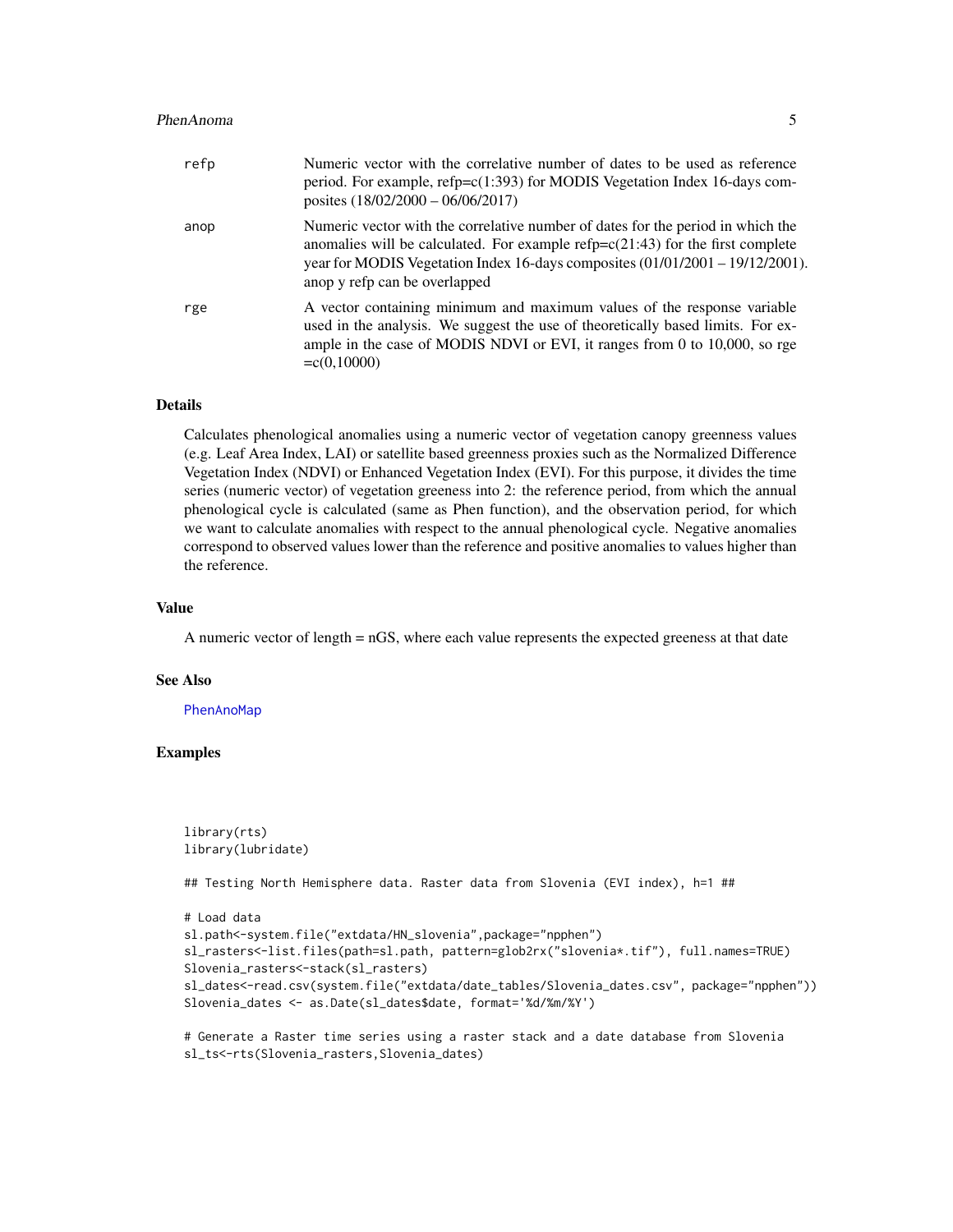```
# Obtain data from a particular pixel generating a time series
sl_pixel<-cellFromXY(sl_ts,c(474368,5096979))
sl_pixelts<-extract(sl_ts,sl_pixel)
plot(sl_pixelts)
# Calculating the anomalies for the last growing season [343:365], refp [1:342]
# In this case refp and anop do not overlap
PhenAnoma(x=as.vector(sl_pixelts),dates=Slovenia_dates,h=1,refp=c(1:342),
anop=c(343:365), rge=c(0,10000))
## Testing South Hemisphere data. Raster data from Chile (EVI index), h=2 ##
# Load data
ay.path<-system.file("extdata/HS_aysen",package="npphen")
ayrasters<-list.files(path=ay.path, pattern=glob2rx("aysen*.tif"), full.names=TRUE)
Aysen_rasters<-stack(ayrasters)
ay_dates<-read.csv(system.file("extdata/date_tables/Aysen_dates.csv", package="npphen"))
Aysen_dates <- as.Date(ay_dates$date, format='%d/%m/%Y')
# Generate a Raster time series using a raster stack and a date database from Aysen
ay_ts<-rts(Aysen_rasters,Aysen_dates)
# Obtain data from a particular pixel generating a time series
ay_pixel<-cellFromXY(ay_ts,c(228373,4806975))
ay_pixelts<-extract(ay_ts,ay_pixel)
plot(ay_pixelts)
# Anomaly for the period [309:331], reference period [1:354]. In this case, ref and anop overlaps
PhenAnoma(x=as.vector(ay_pixelts),dates=Aysen_dates,h=2,refp=c(1:354),
anop=c(309:331), rge=c(0,10000))
```

```
PhenAnoMap PhenAnoMap
```
#### **Description**

Calculates anomalies with respect to the regular phenological cycle using time series (raster) of vegetation greenness.

#### Usage

PhenAnoMap(s, dates, h, refp, anop, nCluster, outname, format, datatype, rge)

#### **Arguments**

|       | Raster stack with greenness (e.g. NDVI or EV) values          |
|-------|---------------------------------------------------------------|
| dates | Vector with dates at which the greenness values were recorded |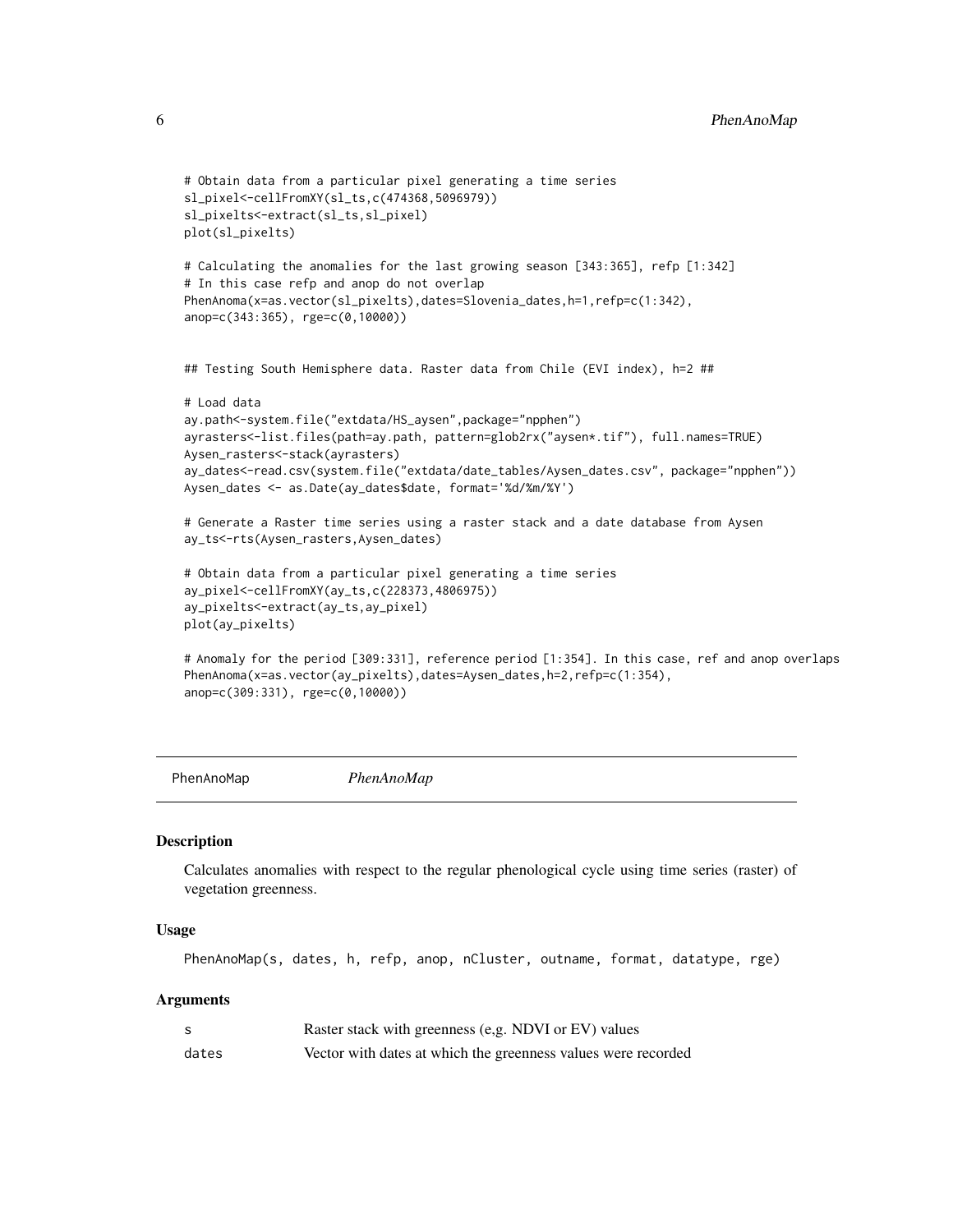#### <span id="page-6-0"></span>PhenAnoMap 7

| Numeric. Indicates the geographic hemisphere to define the starting date of the<br>growing season. h=1 if the vegetation is in the Northern Hemisphere (season<br>starting at January 1st), $h=2$ if it is in the Southern Hemisphere (season starting<br>at July 1st)                |
|---------------------------------------------------------------------------------------------------------------------------------------------------------------------------------------------------------------------------------------------------------------------------------------|
| Numeric vector with the correlative number of dates to be used as reference<br>period. For example, $refp=c(1:393)$ for MODIS Vegetation Index 16-days com-<br>posites $(18/02/2000 - 06/06/2017)$                                                                                    |
| Numeric vector with the correlative number of dates for the period in which the<br>anomalies will be calculated. For example $refp=c(21:43)$ for the first complete<br>year for MODIS Vegetation Index 16-days composites (01/01/2001 - 19/12/2001).<br>anop y refp can be overlapped |
| Numeric. Number of CPU cores to be used for computational calculations                                                                                                                                                                                                                |
| Character vector with the output path and filename with extension or only the<br>filename and extension if work directory was set. For example outname="output_phen.tif".<br>See writeRaster                                                                                          |
| Character. Output file type. See writeFormats                                                                                                                                                                                                                                         |
| Character. Output data type. See dataType                                                                                                                                                                                                                                             |
| A vector containing minimum and maximum values of the response variable<br>used in the analysis. We suggest the use of theoretically based limits. For ex-<br>ample in the case of MODIS NDVI or EVI, it ranges from 0 to 10,000, so rge<br>$= c(0, 10000)$                           |
|                                                                                                                                                                                                                                                                                       |

#### Details

Similar to PhenAnoma, it calculates phenological anomalies but using a raster stack instead of a numeric vector of vegetation canopy greenness values (e.g. Leaf Area Index, LAI) or satellite based greenness proxies such as the Normalized Difference Vegetation Index (NDVI) or Enhanced Vegetation Index (EVI). For this purpose, it divides the time series (raster stack) of vegetation greeness into 2: the reference period, from which the annual phenological cycle is calculated (same as the Phen function), and the observation period, for which we want to calculate anomalies with respect to the annual phenological cycle. Negative anomalies correspond to observed values lower than the reference and positive anomalies to values higher than the reference. It delivers a raster stack with anomalies per date.

#### Value

**RasterStack** 

#### See Also

[PhenAnoma](#page-3-1)

#### Examples

##DEPENDING ON HARDWARE, THIS PROCESS CAN BE HIGHLY TIME CONSUMING##

## Testing North Hemisphere data. Raster data from Slovenia (EVI index), h=1 ##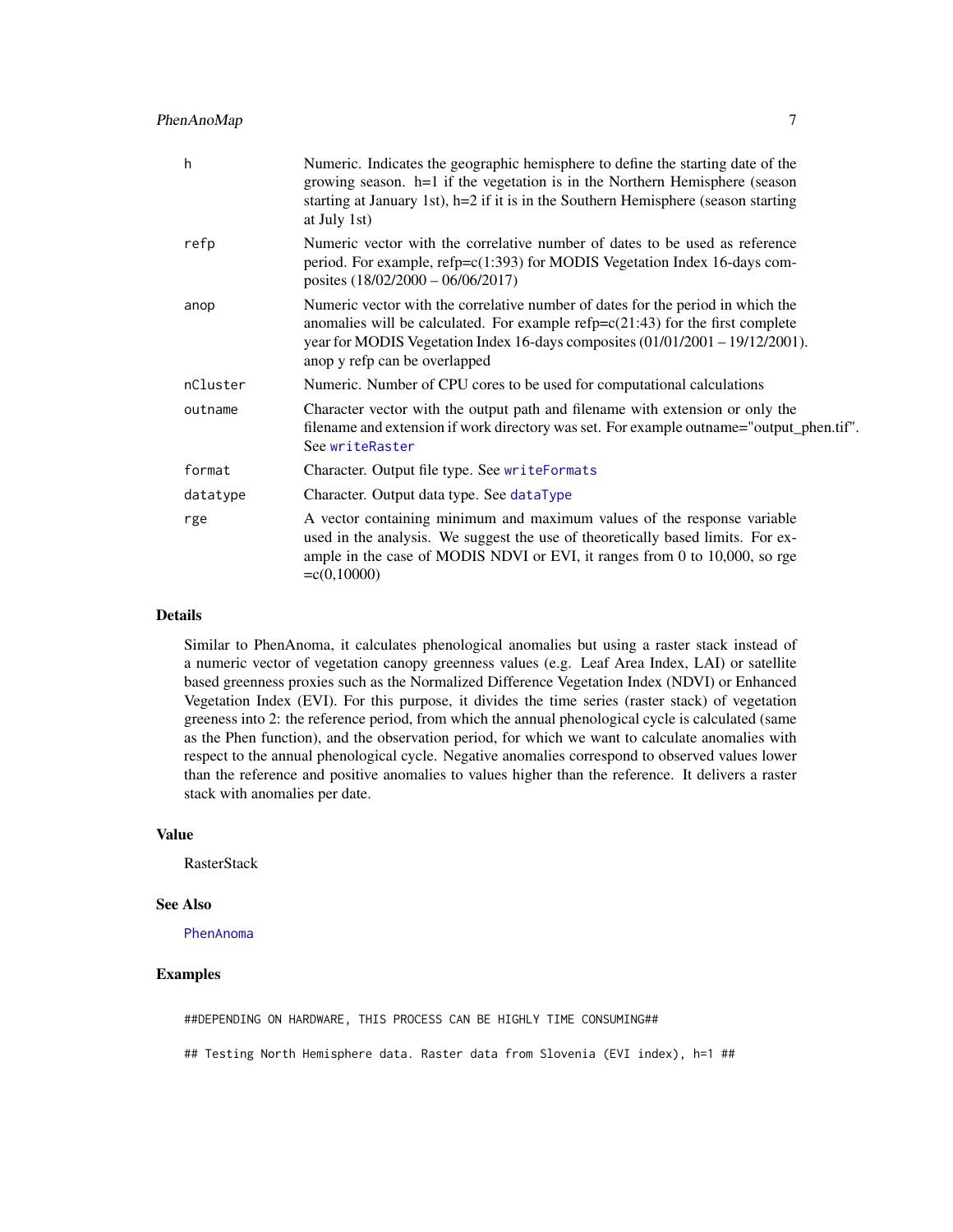```
# Load data
sl.path<-system.file("extdata/HN_slovenia",package="npphen")
sl_rasters<-list.files(path=sl.path, pattern=glob2rx("slovenia*.tif"), full.names=TRUE)
Slovenia_rasters<-stack(sl_rasters)
sl_dates<-read.csv(system.file("extdata/date_tables/Slovenia_dates.csv", package="npphen"))
Slovenia_dates <- as.Date(sl_dates$date, format='%d/%m/%Y')
# Calculating the anomalies for the last growing season [343:365], refp [1:342]
# In this case refp and anop do not overlap
library(snow)
# Define the number of cores to be use. In this example we use 1
nc1 < -1PhenAnoMap(s=Slovenia_rasters,dates=Slovenia_dates,h=1,refp=c(1:342), anop=c(343:365),
nCluster=nc1,outname="ano_slov.tif", format="GTiff", datatype="FLT4S", rge=c(0,10000))
map_an1<-raster("ano_slov.tif")
plot(map_an1)
## Testing South Hemisphere data. Raster data from Chile (EVI index), h=2 ##
# Load data
ay.path<-system.file("extdata/HS_aysen",package="npphen")
ayrasters<-list.files(path=ay.path, pattern=glob2rx("aysen*.tif"), full.names=TRUE)
Aysen_rasters<-stack(ayrasters)
ay_dates<-read.csv(system.file("extdata/date_tables/Aysen_dates.csv", package="npphen"))
Aysen_dates <- as.Date(ay_dates$date, format='%d/%m/%Y')
# Making the LSP raster, n bands = 23
# Define the number of cores to be use. In this example we use 1
nc1 < -1PhenAnoMap(s=Aysen_rasters,dates=Aysen_dates,h=2,refp=c(1:354), anop=c(309:331),
nCluster=nc1,outname="ano_aysen.tif", format="GTiff", datatype="FLT4S",rge=c(0,10000))
map_an2<-raster("ano_aysen.tif")
plot(map_an2)
```
<span id="page-7-1"></span>PhenKplot *PhenKplot*

#### Description

Plot the most probable vegetation greenness values.

<span id="page-7-0"></span>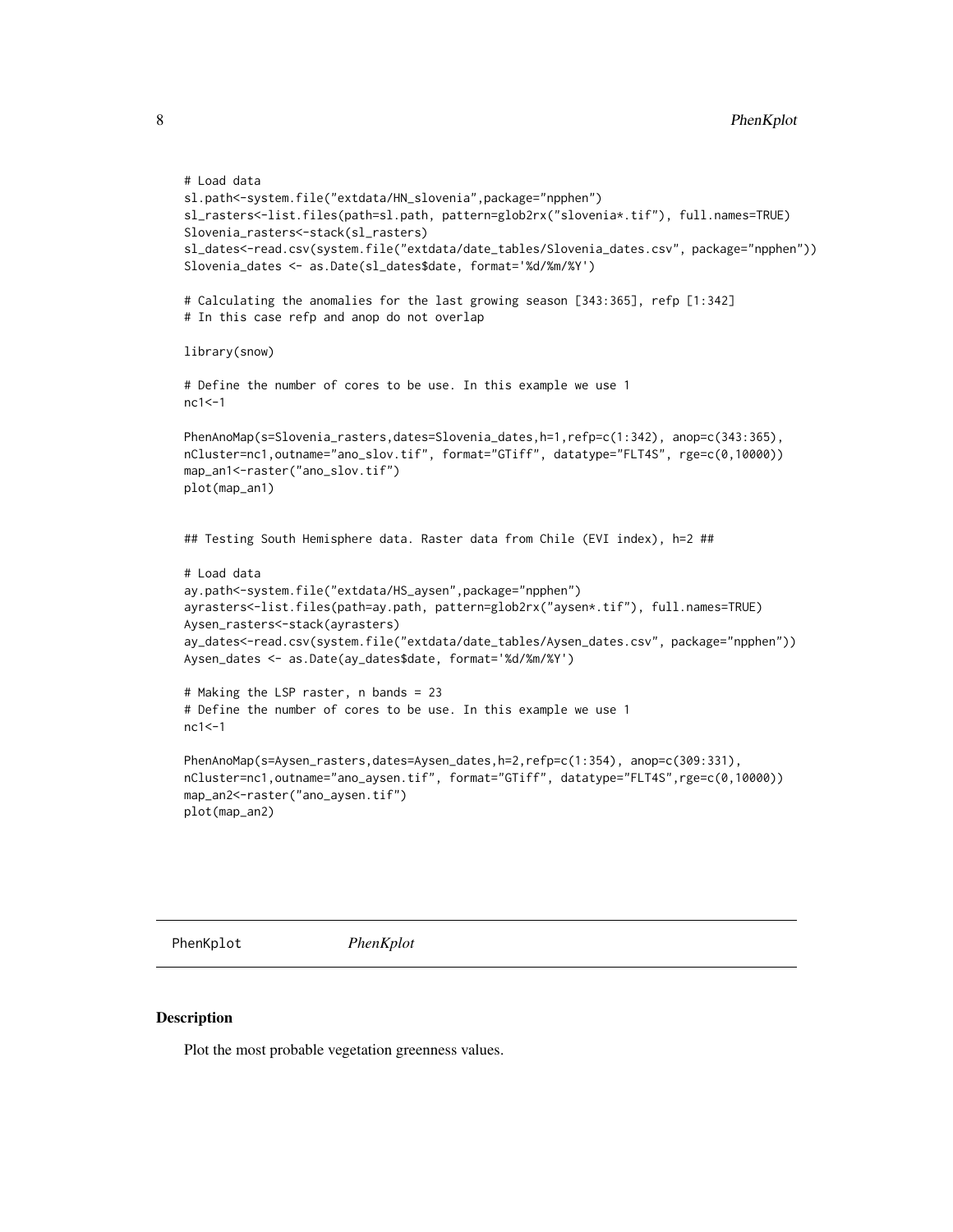#### <span id="page-8-0"></span>PhenKplot 9

#### Usage

PhenKplot(x, dates, h, nGS, xlab, ylab, rge)

#### Arguments

| X     | Numeric vector with greenness values                                                                                                                                                                                                                                   |
|-------|------------------------------------------------------------------------------------------------------------------------------------------------------------------------------------------------------------------------------------------------------------------------|
| dates | Vector with dates at which the greenness values were recorded                                                                                                                                                                                                          |
| h     | Numeric. Indicates the geographic hemisphere to define the starting date of the<br>growing season. h=1 if the vegetation is in the Northern Hemisphere (season<br>starting at January 1st), $h=2$ if it is in the Southern Hemisphere (season starting<br>at July 1st) |
| nGS   | Numeric. Number of greenness values within a single growing season. For<br>example, nGS=23 for MODIS Vegetation Index 16-days composites                                                                                                                               |
| xlab  | Character vector (or expression) giving plot title in x axis label                                                                                                                                                                                                     |
| ylab  | Caracter vector (or expression) giving plot title in y axis label                                                                                                                                                                                                      |
| rge   | A vector containing minimum and maximum values of the response variable<br>used in the analysis. We suggest the use of theoretically based limits. For ex-<br>ample in the case of MODIS NDVI or EVI, it ranges from 0 to 10,000, so rge<br>$= c(0, 10000)$            |

#### Details

It is the graphical version of the Phen function. It calculates and plot a likelihood map of the vegetation-greenness – time space using a numeric vector of vegetation canopy greenness values (e.g. Leaf Area Index (LAI) or greenness proxies values such as the Normalized Difference Vegetation Index (NDVI) or Enhanced Vegetation Index (EVI). Also a vector with dates for the greenness values is required. This function calculates the confidence areas on a per year basis. Functions for confidence intervals on per day basis are under development. This function is partially based on the ci2d function on package gplots.

#### See Also

[Phen](#page-1-1)

#### Examples

```
library(rts)
library(lubridate)
```
## Testing North Hemisphere data. Raster data from Slovenia (EVI index), h=1 ##

```
# Load data
sl.path<-system.file("extdata/HN_slovenia",package="npphen")
sl_rasters<-list.files(path=sl.path, pattern=glob2rx("slovenia*.tif"), full.names=TRUE)
Slovenia_rasters<-stack(sl_rasters)
sl_dates<-read.csv(system.file("extdata/date_tables/Slovenia_dates.csv", package="npphen"))
Slovenia_dates <- as.Date(sl_dates$date, format='%d/%m/%Y')
```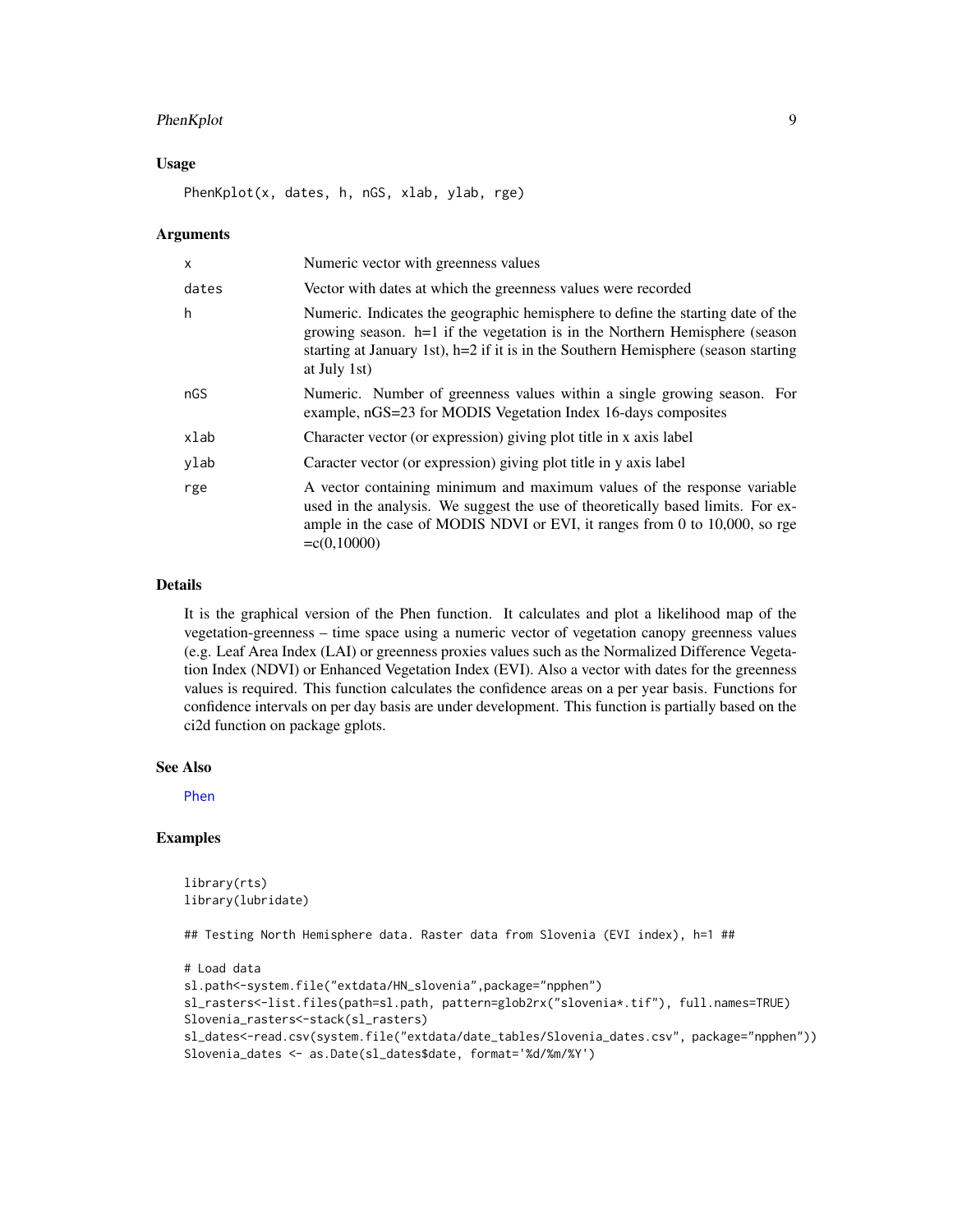```
# Generate a Raster time series using a raster stack and a date database from Slovenia
sl_ts<-rts(Slovenia_rasters,Slovenia_dates)
# Obtain data from a particular pixel generating a time series
sl_pixel<-cellFromXY(sl_ts,c(474368,5096979))
sl_pixelts<-extract(sl_ts,sl_pixel)
plot(sl_pixelts)
# Phenology for the given pixel
PhenKplot(x=as.vector(sl_pixelts),dates=Slovenia_dates,h=1,nGS=23, xlab="DOY",
ylab="EVI", rge=c(0,10000))
## Testing South Hemisphere data. Raster data from Chile (EVI index), h=2 ##
# Load data
ay.path<-system.file("extdata/HS_aysen",package="npphen")
ayrasters<-list.files(path=ay.path, pattern=glob2rx("aysen*.tif"), full.names=TRUE)
Aysen_rasters<-stack(ayrasters)
ay_dates<-read.csv(system.file("extdata/date_tables/Aysen_dates.csv", package="npphen"))
Aysen_dates <- as.Date(ay_dates$date, format='%d/%m/%Y')
# Generate a Raster time series using a raster stack and a date database from Aysen
ay_ts<-rts(Aysen_rasters,Aysen_dates)
# Obtain data from a particular pixel generating a time series
ay_pixel<-cellFromXY(ay_ts,c(228373,4806975))
ay_pixelts<-extract(ay_ts,ay_pixel)
plot(ay_pixelts)
# Phenology for the given pixel
PhenKplot(x=as.vector(ay_pixelts),dates=Aysen_dates,h=2,nGS=23, xlab="DOY",
ylab="EVI", rge=c(0,10000))
```
<span id="page-9-1"></span>PhenMap *PhenMap*

#### **Description**

Estimates annual Land Surface Phenology (LSP) using time series of a vegetation greenness raster stack.

#### Usage

```
PhenMap(s, dates, h, nGS, nCluster, outname, format, datatype, rge)
```
<span id="page-9-0"></span>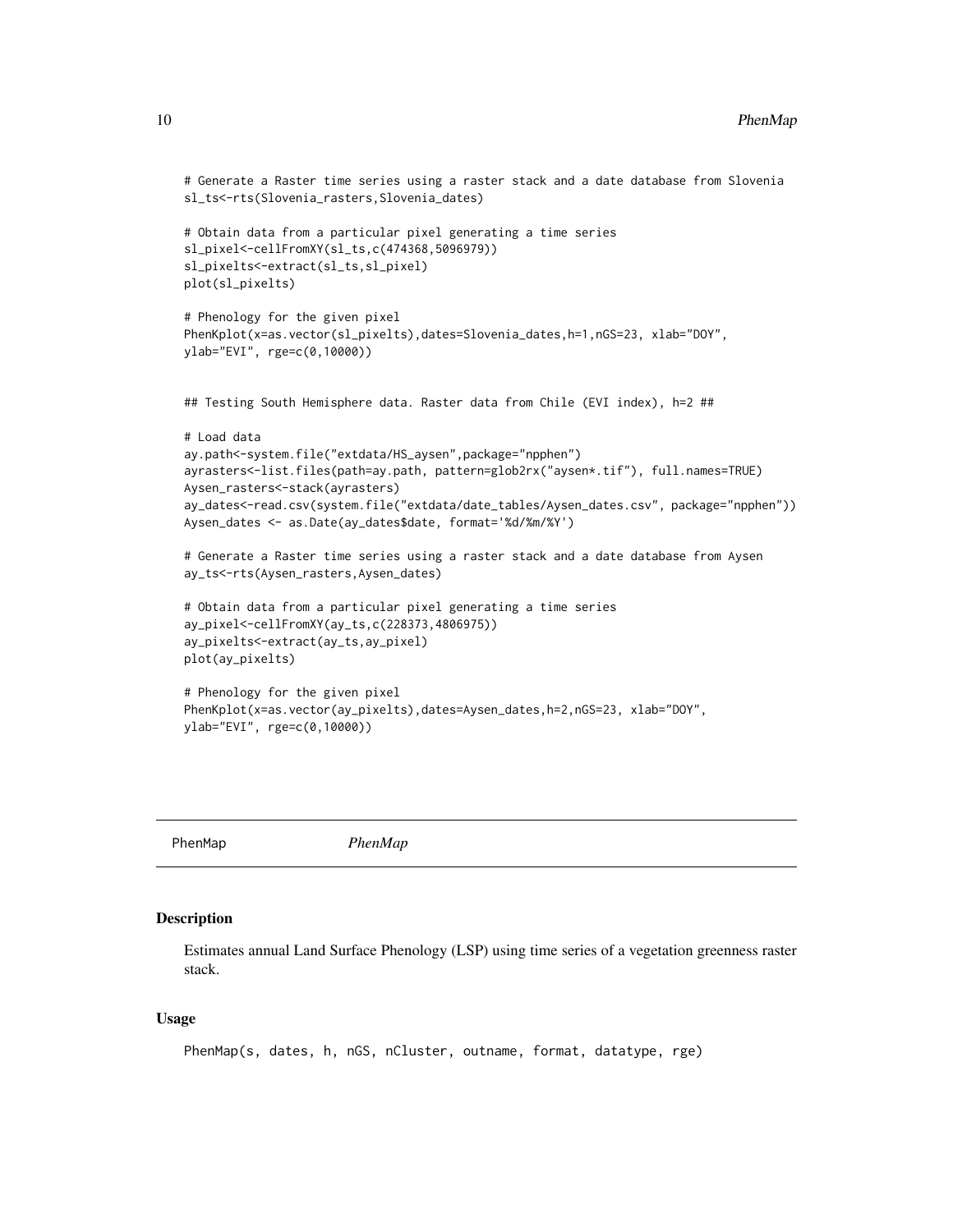#### <span id="page-10-0"></span> $P$ henMap 11

#### Arguments

| S        | Raster stack with greenness (e,g. NDVI or EV) values                                                                                                                                                                                                                   |
|----------|------------------------------------------------------------------------------------------------------------------------------------------------------------------------------------------------------------------------------------------------------------------------|
| dates    | Vector with dates at which the greenness values were recorded                                                                                                                                                                                                          |
| h        | Numeric. Indicates the geographic hemisphere to define the starting date of the<br>growing season. h=1 if the vegetation is in the Northern Hemisphere (season<br>starting at January 1st), $h=2$ if it is in the Southern Hemisphere (season starting<br>at July 1st) |
| nGS      | Numeric. Number of greenness values within a single growing season. For<br>example, nGS=23 for MODIS Vegetation Index 16-days composites                                                                                                                               |
| nCluster | Numeric. Number of CPU cores to be used for computational calculations                                                                                                                                                                                                 |
| outname  | Character vector with the output path and filename with extension or only the<br>filename and extension if work directory was set. For example outname="output_phen.tif".<br>See writeRaster                                                                           |
| format   | Character. Output file type. See writeFormats                                                                                                                                                                                                                          |
| datatype | Character. Output data type. See dataType                                                                                                                                                                                                                              |
| rge      | A vector containing minimum and maximum values of the response variable<br>used in the analysis. We suggest the use of theoretically based limits. For ex-<br>ample in the case of MODIS NDVI or EVI, it ranges from 0 to 10,000, so rge<br>$= c(0, 10000)$            |

#### Details

Derives the annual Land Surface Phenological (LSP) cycle for a standard growing season using a raster stack of satellite based greenness values such as the Normalized Difference Vegetation Index (NDVI) or Enhanced Vegetation Index (EVI). The LSP cycle is calculated for all pixels of the input raster stack in the same way as for the Phen function. The output is a multiband raster where every band is the expected greeness value at a given time step of the standard growing season. For example, for MODIS Vegetation Index 16-days composites the number of time steps of the growing season (nGS) is 23 , and therefore, the output raster will have 23 bands. A vector with dates for the greenness values is also required.

#### Value

RasterStack

#### See Also

[Phen](#page-1-1)

#### Examples

##DEPENDING ON HARDWARE, THIS PROCESS CAN BE HIGHLY TIME CONSUMING##

## Testing North Hemisphere data. Raster data from Slovenia (EVI index), h=1 ##

# Load data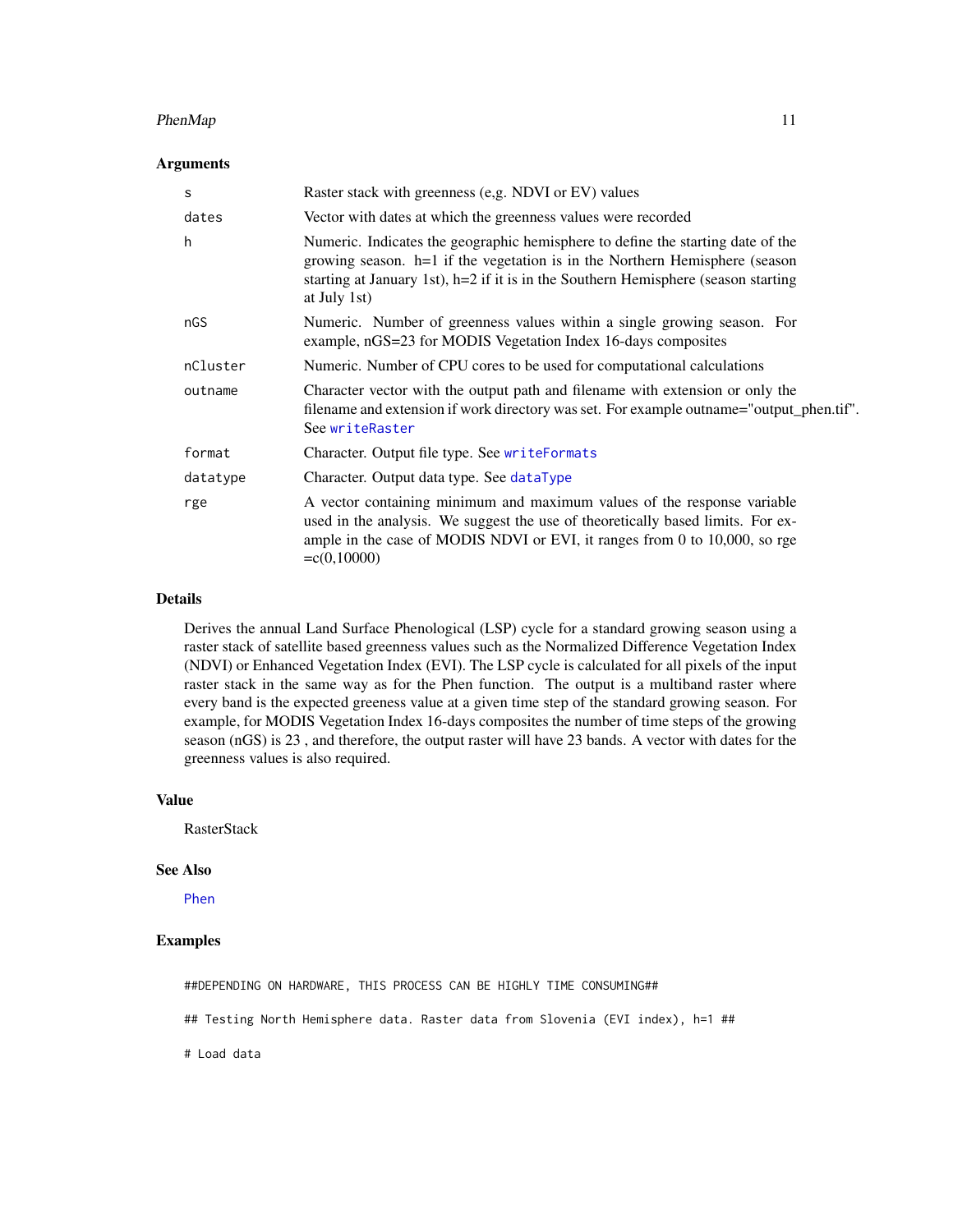```
sl.path<-system.file("extdata/HN_slovenia",package="npphen")
sl_rasters<-list.files(path=sl.path, pattern=glob2rx("slovenia*.tif"), full.names=TRUE)
Slovenia_rasters<-stack(sl_rasters)
sl_dates<-read.csv(system.file("extdata/date_tables/Slovenia_dates.csv", package="npphen"))
Slovenia_dates <- as.Date(sl_dates$date, format='%d/%m/%Y')
# Making the LSP raster, n bands = 23
library(snow)
# Define the number of cores to be use. In this example we use 1
nc1 <-1
PhenMap(s=Slovenia_rasters,dates=Slovenia_dates,h=1,nGS=23, nCluster=nc1,
outname="phen_slov.tif", format="GTiff", datatype="FLT4S",rge=c(0,10000))
map1<-raster("phen_slov.tif")
plot(map1)
## Testing South Hemisphere data. Raster data from Chile (EVI index), h=2 ##
# Load data
ay.path<-system.file("extdata/HS_aysen",package="npphen")
ayrasters<-list.files(path=ay.path, pattern=glob2rx("aysen*.tif"), full.names=TRUE)
Aysen_rasters<-stack(ayrasters)
ay_dates<-read.csv(system.file("extdata/date_tables/Aysen_dates.csv", package="npphen"))
Aysen_dates <- as.Date(ay_dates$date, format='%d/%m/%Y')
# Making the LSP raster, n bands = 23
# Define the number of cores to be use. In this example we use 1
nc1<-1PhenMap(s= Aysen_rasters,dates=Aysen_dates,h=2,nGS=23, nCluster=nc1,
outname="phen_aysen.tif", format="GTiff", datatype="FLT4S",rge=c(0,10000))
map2<-raster("phen_aysen.tif")
plot(map2)
```